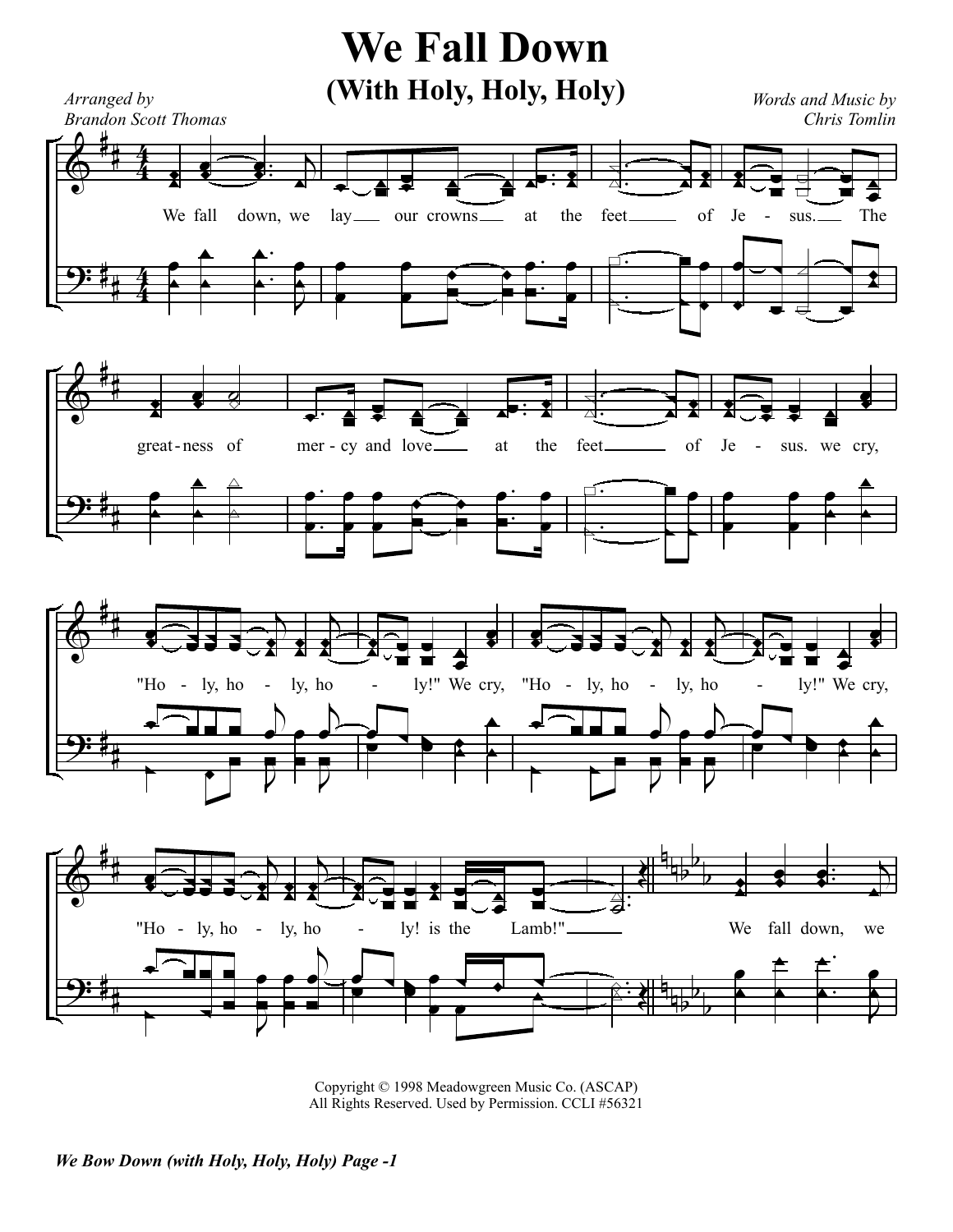







We Bow Down (with Holy, Holy, Holy) Page -2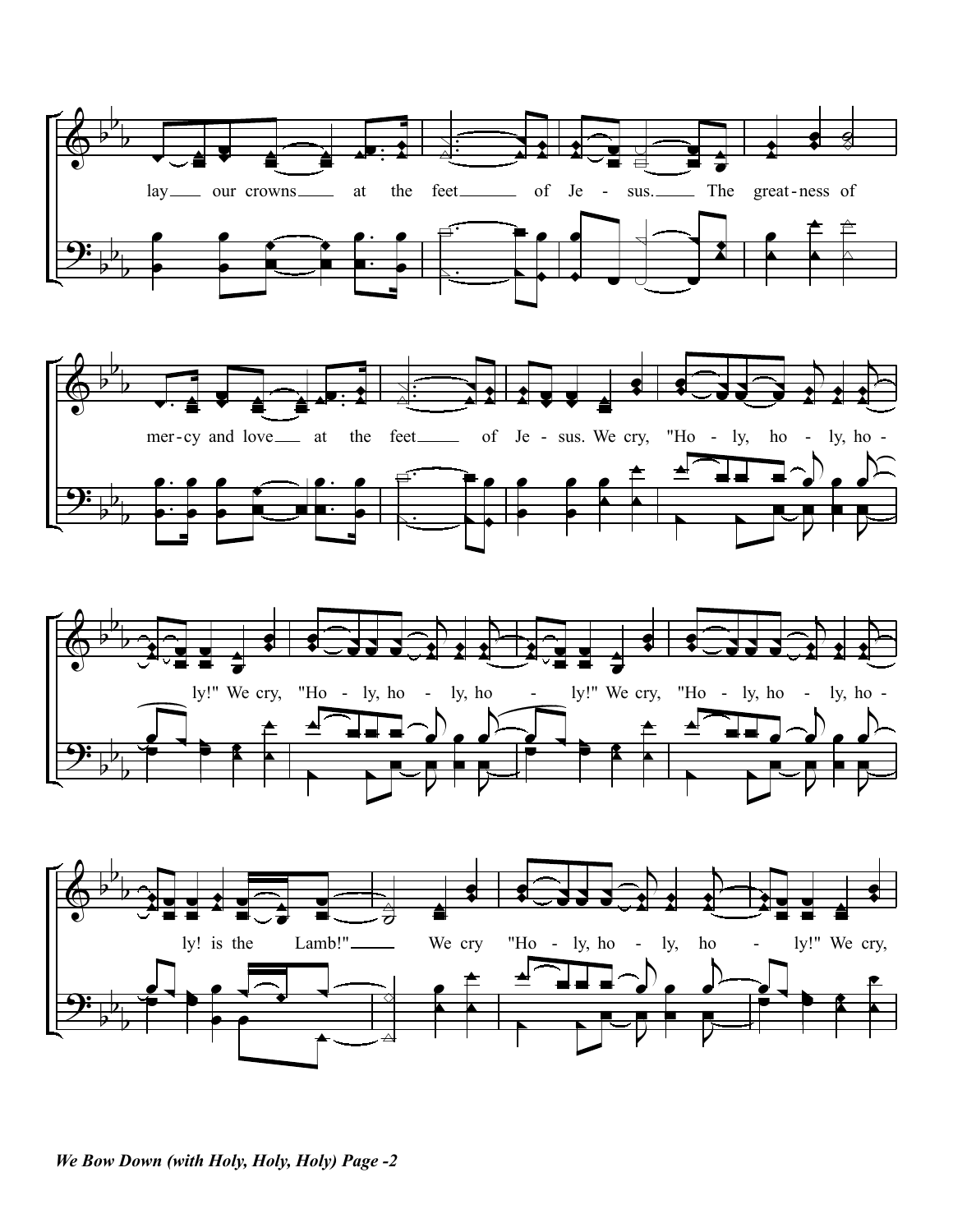







We Bow Down (with Holy, Holy, Holy) Page -3